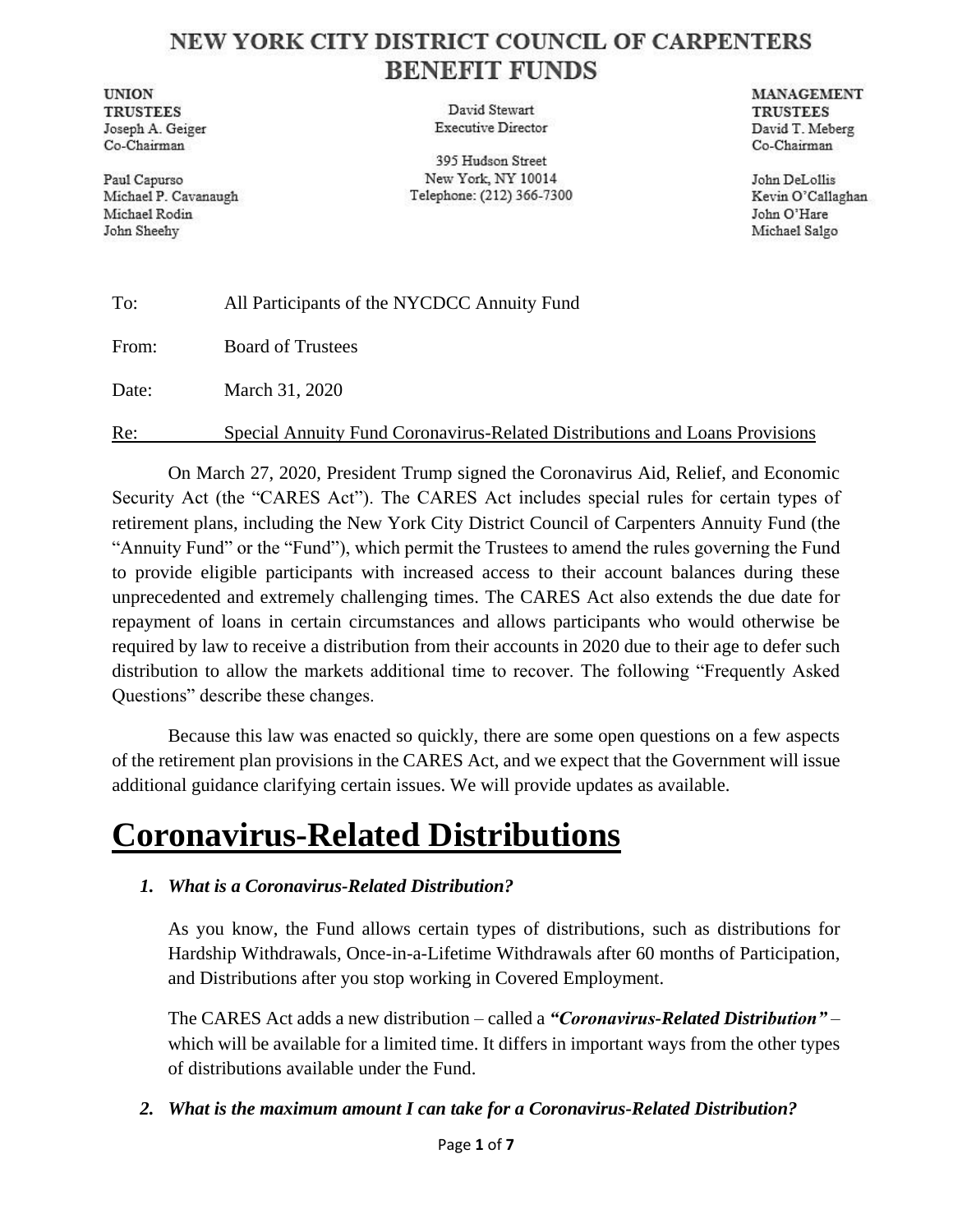\$100,000 in total, regardless of the number of Coronavirus-Related Distributions you take.

#### *3. What is the deadline for applying for a Coronavirus-Related Distribution?*

You must apply for a Coronavirus-Related Distribution before December 31, 2020.

#### *4. Is there a limit on the number of Coronavirus-Related Distributions I may take?*

No. Although you may not take more than \$100,000 in total withdrawals for Coronavirus-Related Distributions, you may take as many Coronavirus-Related Distributions as you choose. We recognize that this is a time of great uncertainty and that it may be difficult to determine the extent of your financial need at this time. By not limiting the number of Coronavirus-Related Distributions available to you through the end of 2020, you may apply to take out the smallest amount possible to meet your initial needs while knowing that you can take additional distributions if necessary.

#### *5. What are the eligibility requirements for a Coronavirus-Related Distribution?*

In order to be eligible for a Coronavirus-Related Distribution, you must be an individual:

- a) who is diagnosed with SARS-CoV-2 or COVID-19 by a test approved by the Centers for Disease Control and Prevention ("CDC");
- b) whose spouse or dependent is diagnosed with SARS-CoV-2 or COVID-19 by a test approved by the CDC; or
- c) who experiences adverse financial consequences as a result of:
	- i. being quarantined,
	- ii. being furloughed, or laid off or having hours reduced due to such virus or disease, or
	- iii. being unable to work due to lack of child care due to such virus or disease, closing or reducing hours of a business owned or operated by the individual due to such virus or disease, or other factors as determined by the Secretary of the Treasury.

#### *6. What are the documentation requirements for a Coronavirus-Related Distribution?*

Contact Prudential at 1-877-778-2100 to obtain an application for a Coronavirus-Related Distribution. Although the CARES Act allows the Fund to rely on a participant's certification that he/she satisfies the above-listed conditions for a Coronavirus-Related Distribution, please keep in mind that the Annuity Plan requires that all information provided in connection with an application for benefits must be accurate and states that the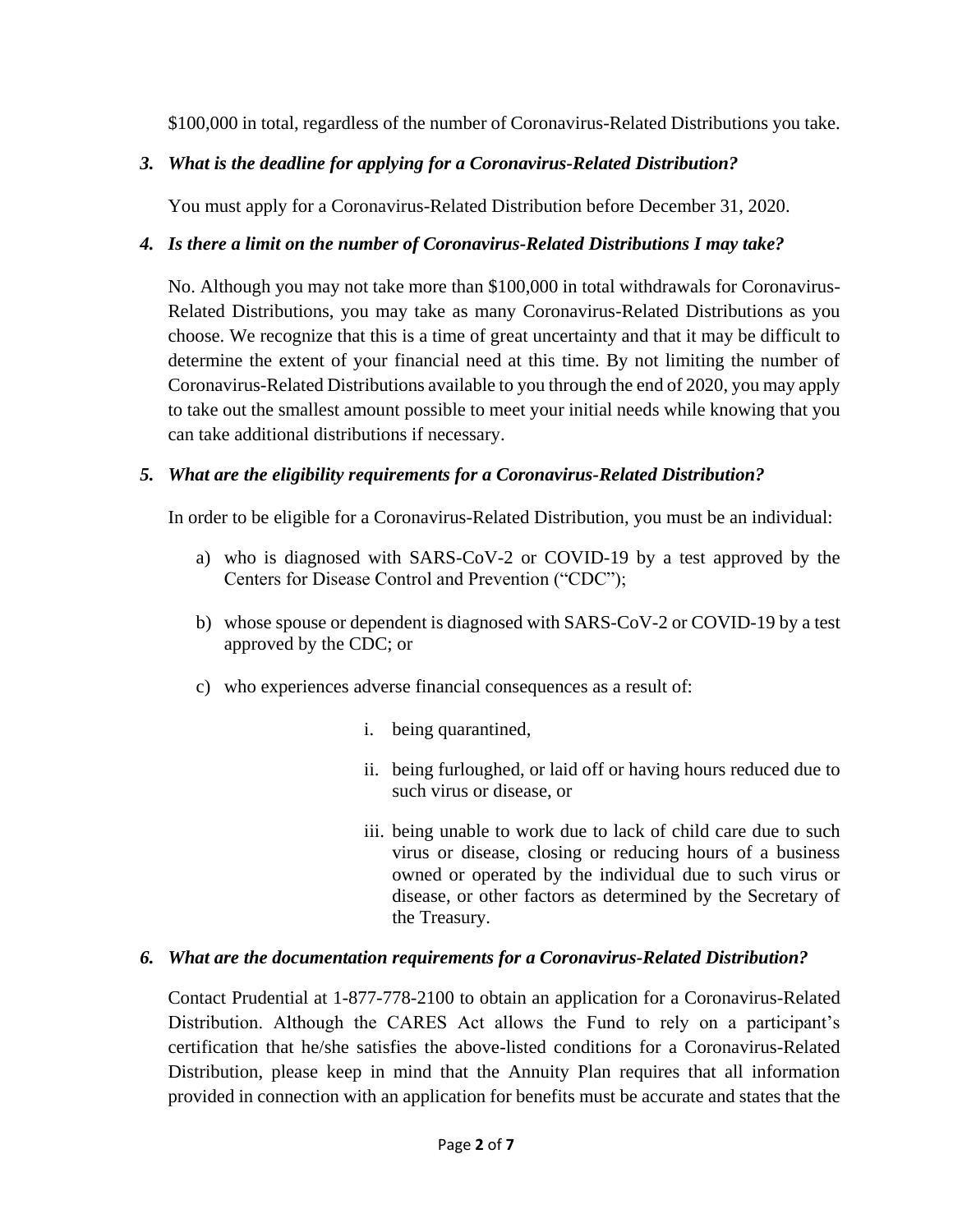provision of false information is a basis for denial of an application as well as for recovery of benefit payments made in reliance on such false information.

#### *7. Is a Coronavirus-Related Distribution subject to an additional 10% penalty if I am younger than age 59½?*

No.

#### *8. Is a Coronavirus-Related Distribution subject to a mandatory 20% withholding?*

No, but you may want to consider requesting tax withholding at the time of the distribution to reduce the amount of income tax due later.

#### *9. Is a Coronavirus-Related Distribution subject to any taxes?*

Yes. The amount of taxes you owe will be based on your income. Under a special rule, you may spread the amount of the Distribution over three taxable years, rather than having to include the entire Distribution in your income for 2020. You are not required to spread your income over three years but the option to do so may help you to manage the taxes associated with a Coronavirus-Related Distribution.

For example, if you withdraw \$50,000 and you are in the 22% tax bracket, your income tax liability due will be approximately \$11,000. If you do not withhold any taxes at the time of the distribution, you will be responsible for the income tax when you file your taxes, but may spread it over three taxable years.

#### *10. Am I required to repay a Coronavirus-Related Distribution?*

No.

#### *11. Am I permitted to repay a Coronavirus-Related Distribution?*

Yes. You may reimburse your Annuity Fund account via one or more payments in a total amount not to exceed the amount of your total Coronavirus-Related Distributions. You may make such reimbursement at any time during the three-year period after you receive your Coronavirus-Related Distribution.

#### *12. What should I consider before applying for a Coronavirus-Related Distribution?*

The CARES Act recognizes that it is important for workers to have access to their assets during this crisis. However, any withdrawal from your Annuity Fund account prior to retirement will negatively affect your ability to adequately prepare for retirement. This is especially true at times like this where the market has experienced such a severe decline. Pulling your money out of the market will lock in your losses, and you will not have the opportunity to recoup those losses unless your money is invested when the market starts to rebound. If you find yourself considering applying for a Coronavirus-Related Distribution,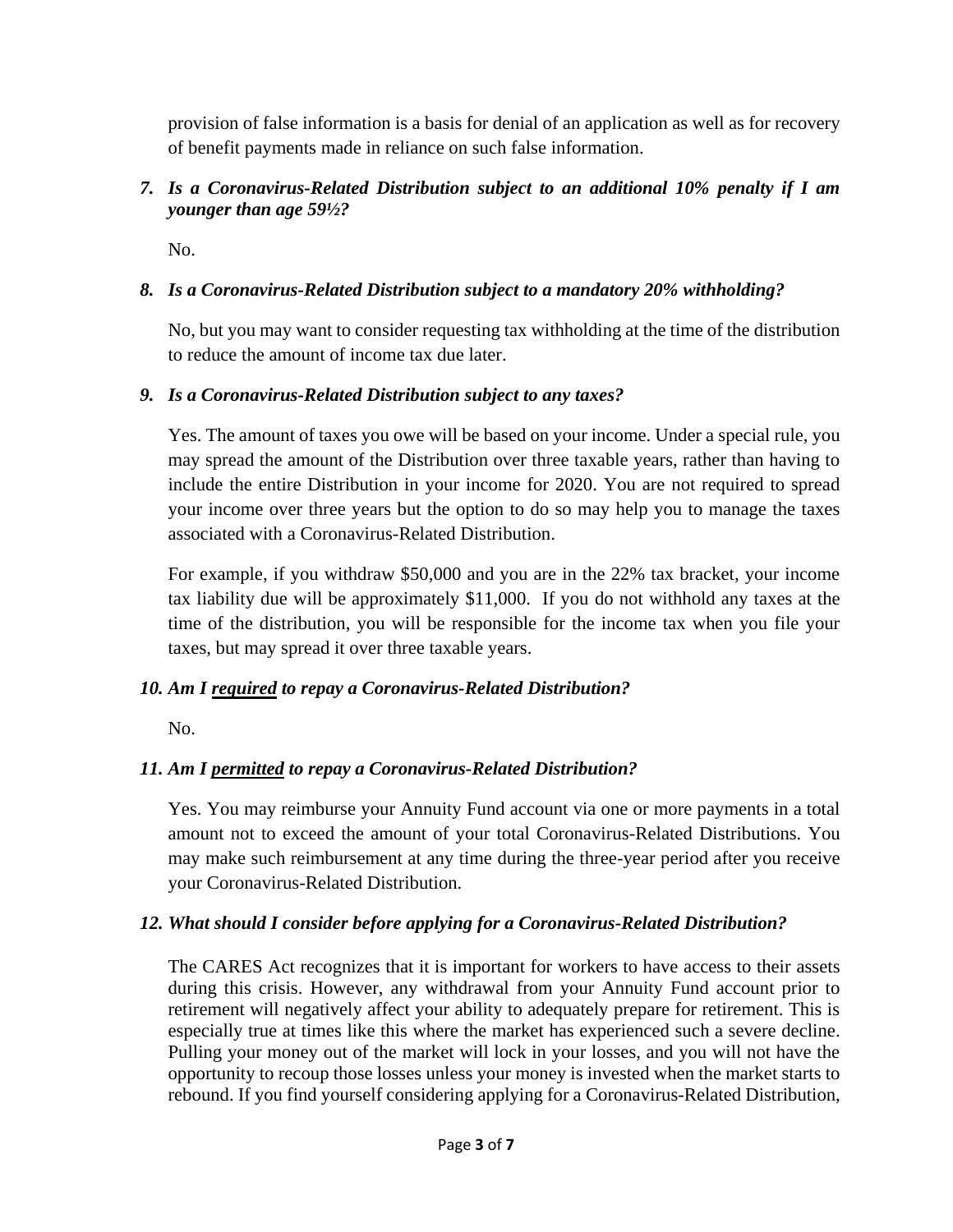we recommend that you consider taking advantage of the investment education tools provided by Prudential Retirement and investment advice services provided by Morningstar® Retirement Manager<sup>SM</sup>. Log in to <http://www.prudential.com/online/retirement> for additional information. You may also want to consult with a financial advisor to discuss whether there are better alternatives for you than a Coronavirus-Related Distribution. We understand, however, that this crisis requires that you have the ability to access your account balance if needed.

#### *13. I have decided to apply for a Coronavirus-Related Distribution. Who should I contact?*

Contact Prudential at **1-877-778-2100**.

## **Coronavirus-Related Loans**

#### *1. What is a Coronavirus-Related Loan?*

As you know, the Fund allows loans, subject to certain limitations. The CARES Act adds a new type of loan – called a *"Coronavirus-Related Loan"* - which will be available for a limited time. It differs in important ways from the loans currently available under the Fund.

#### *2. What is the maximum amount I can take for a Coronavirus-Related Loan?*

\$100,000 or, if lower, the amount of your account balance. (The maximum amount allowed for other loans under the Fund is the lower of (a) \$50,000 or (b) one-half of your account balance.)

#### *3. What is the deadline for applying for a Coronavirus-Related Loan?*

September 22, 2020.

#### *4. Is there a limit on the number of Coronavirus-Related Loans I may take?*

No. Although you may not take more than \$100,000 in total Coronavirus-Related Loans, you may take as many Coronavirus-Related Loans as you choose.

#### *5. What are the eligibility requirements for a Coronavirus-Related Distribution?*

In order to be eligible for a Coronavirus-Related Loan, you must be an individual:

- a) who is diagnosed with SARS-CoV-2 or COVID-19 by a test approved by the CDC;
- b) whose spouse or dependent is diagnosed with SARS-CoV-2 or COVID-19 by a test approved by the CDC; or
- c) who experiences adverse financial consequences as a result of: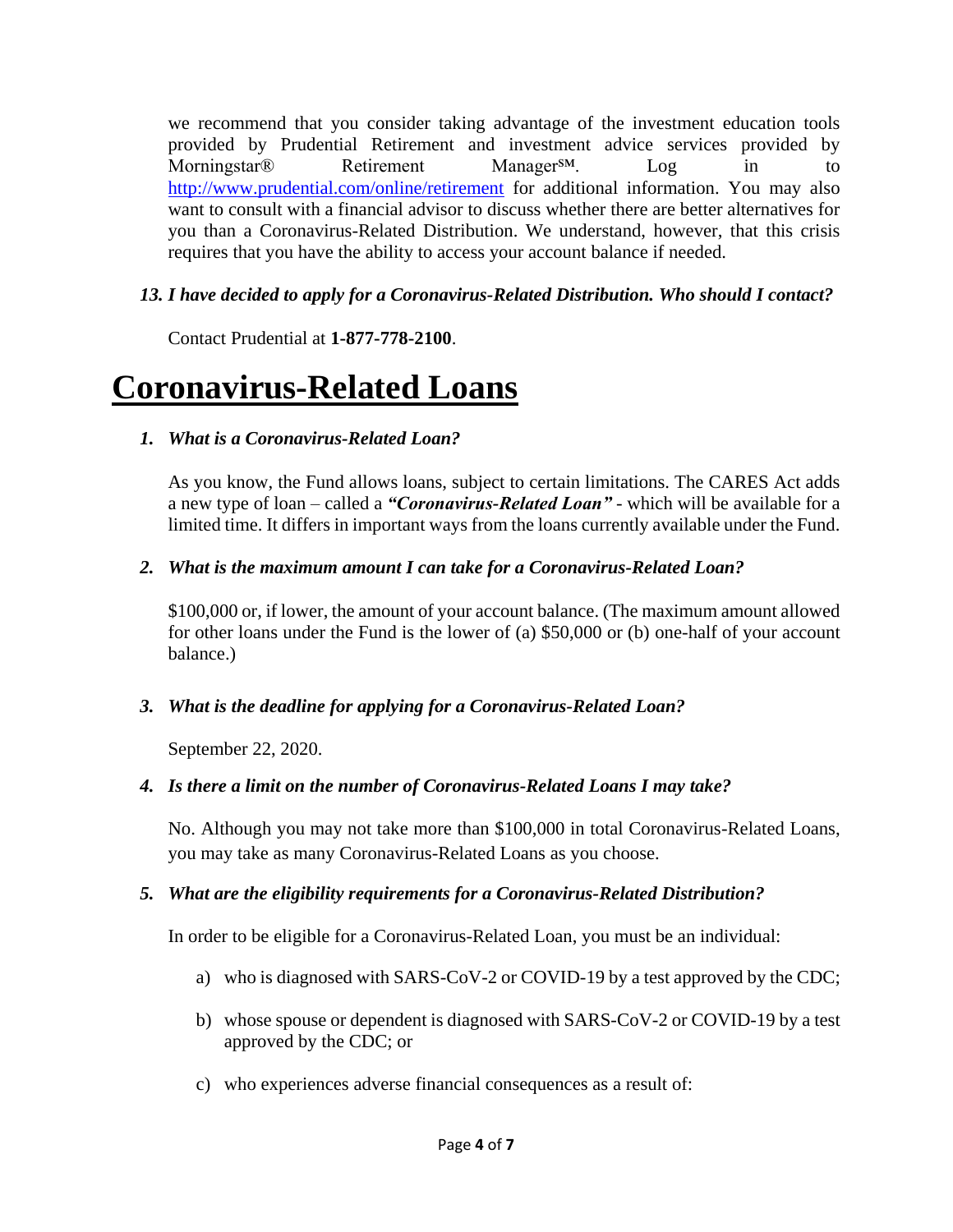- i. being quarantined,
- ii. being furloughed, or laid off or having hours reduced due to such virus or disease, or
- iii. being unable to work due to lack of child care due to such virus or disease, closing or reducing hours of a business owned or operated by the individual due to such virus or disease, or other factors as determined by the Secretary of the Treasury.

# *6. I already have three outstanding loans. Am I eligible for a Coronavirus-Related Loan?*

Yes.

#### *7. I previously defaulted on a loan. Am I eligible for a Coronavirus-Related Loan?*

Yes, as long as you pay off the previously defaulted loan in full prior to requesting a new loan.

#### *8. What are the documentation requirements for a Coronavirus-Related Loan?*

Contact Prudential at 1-877-778-2100 to obtain an application for a Coronavirus-Related Loan.

#### *9. Is a Coronavirus-Related Loan subject to taxes?*

No. However, if you default on the loan and incur a deemed distribution, you will be responsible for taxes. Review the Annuity Fund's Summary Plan Description for more information on loans (available at [https://nyccbf.com/wp](https://nyccbf.com/wp-content/uploads/2017/10/NYCDCC-Annuity-Fund-SPD-Bargained-Design-Final_-October-2017.pdf)[content/uploads/2017/10/NYCDCC-Annuity-Fund-SPD-Bargained-Design-Final\\_-](https://nyccbf.com/wp-content/uploads/2017/10/NYCDCC-Annuity-Fund-SPD-Bargained-Design-Final_-October-2017.pdf) [October-2017.pdf\)](https://nyccbf.com/wp-content/uploads/2017/10/NYCDCC-Annuity-Fund-SPD-Bargained-Design-Final_-October-2017.pdf).

#### *10. What are the advantages of taking a Coronavirus-Related Loan rather than a Coronavirus-Related Distribution?*

As long as you make your quarterly payments on your loan, you will not have any tax consequences. In addition, loans are repaid over five years so you will have a longer period of time to repay a loan than the three-years permitted to repay a Coronavirus-Related Distribution.

Make sure you are comfortable with your quarterly loan payments. As an example, a \$50,000 loan taken over 5 years at 4.25% interest will result in a quarterly loan payment of approximately \$2,800 per quarter for the life of the loan.

#### *11. I have decided to apply for a Coronavirus-Related Loam. Who should I contact?*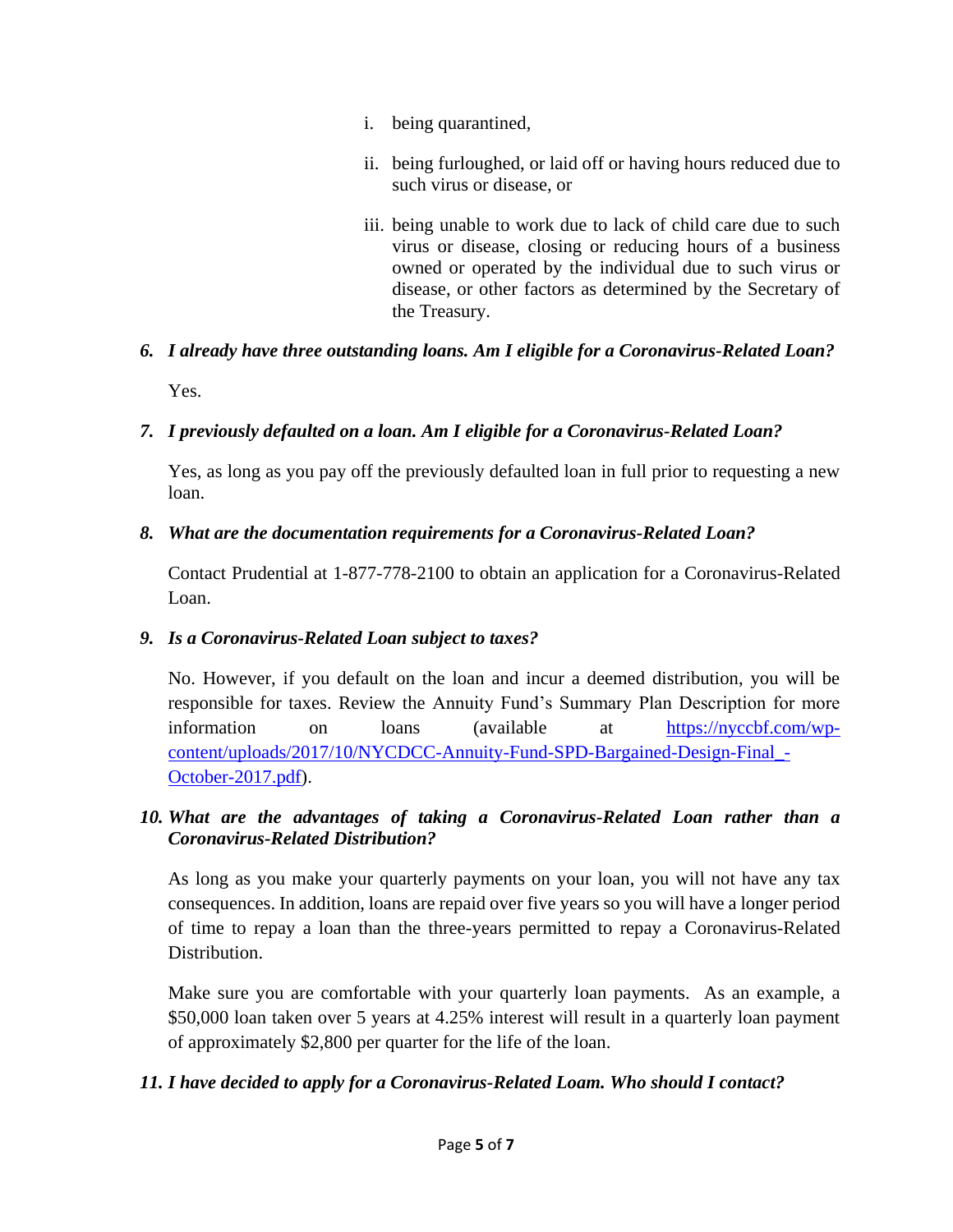Contact Prudential at 1-877-778-2100.

## **Extension of Certain Loan Repayments**

#### *1. Is there any relief available on loan repayments that are coming due?*

Yes. If you are an eligible participant with an outstanding loan on or after March 27, 2020 and you have a due date for a loan repayment between March 27, 2020 and December 31, 2020, the due date shall be delayed for one year.

#### *2. Is there additional interest charged during this one-year period?*

Yes. The CARES Act requires that subsequent repayments be adjusted to reflect the delay in the due date and interest accruing during the delay. Remember, though, that you are paying the additional interest to your account.

#### *3. What are the eligibility requirements for this loan extension?*

In order to be eligible for an extension of your loan, you must be an individual:

- a) who is diagnosed with SARS-CoV-2 or COVID-19 by a test approved by the CDC;
- b) whose spouse or dependent is diagnosed with SARS-CoV-2 or COVID-19 by a test approved by the CDC; or
- c) who experiences adverse financial consequences as a result of :
	- i. being quarantined,
	- ii. being furloughed, or laid off or having hours reduced due to such virus or disease, or
	- iii. being unable to work due to lack of child care due to such virus or disease, closing or reducing hours of a business owned or operated by the individual due to such virus or disease, or other factors as determined by the Secretary of the Treasury.

#### *4. I want to apply for an extension of my loan repayment. Who should I contact?*

Contact Prudential at 1-877-778-2100.